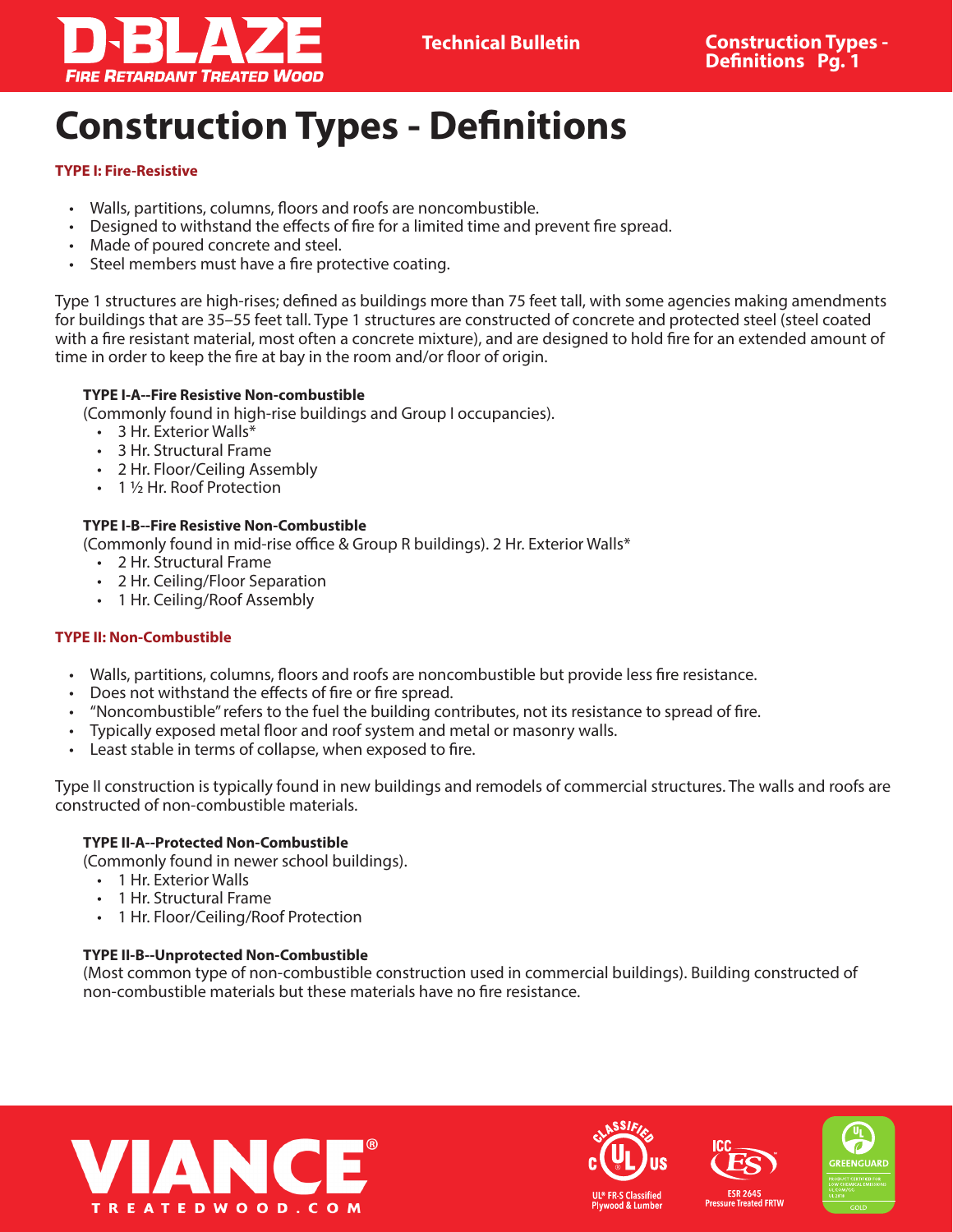

#### **TYPE III: Ordinary**

- Walls of masonry or other noncombustible walls with a 2 hour fire rating.
- Floors, roofs and interior partitions are of wood.

Type II buildings can have non-combustible walls and a wood roof support structure.

### **TYPE III-A--Protected Combustible**

(Also known as "ordinary" construction with brick or block walls and a wooden roof or floor assembly which is 1 hour fire protected).

- 2 Hr. Exterior Walls\*
- 1 Hr. Structural Frame
- 1 Hr. Floor/Ceiling/Roof Protection

#### **TYPE III-B--Unprotected Combustible**

(Also known as "ordinary" construction; has brick or block walls with a wooden roof or floor assembly which is not protected against fire).

- 2 Hr. Exterior Walls\*
- No fire resistance for structural frame, floors, ceilings, or roofs.

#### **TYPE IV: Heavy Timber**

(Also known as "mill" construction; to qualify all wooden members must have a minimum nominal dimension of 8 inches.)

Type IV construction utilizes large dimensional lumber for structural members and interior elements.

- Walls of masonry or other noncombustible walls with a 2 hour fire rating.
- Interior columns, beams and girders are heavy timber (minimum 8x8).
- Floors and roofs are heavy planks (3x6 minimum).
- Extremely heavy fire load yet resistant to ignition and collapse due to mass of structural members.
- Usually lacks hidden voids.
- Once ignited, it requires large volumes of water to extinguish.

#### **TYPE IV--Heavy Timber**

- 2 Hr. Exterior Walls\*
- 1 Hr. Structural Frame or Heavy Timber Heavy Timber Floor/Ceiling/Roof Assemblies

#### **TYPE V: Wood-Framed**

- Walls, floors, and roofs that are made wholly or in part of wood.
- Type 5 construction is found in many modern homes. The walls and roofs are made of combustible materials most commonly wood.

# **TYPE V-A--Protected Wood Frame**

(Commonly used in the construction of newer apartment buildings; there is no exposed wood visible.)

- 1 Hr. Exterior Walls
- 1 Hr. Structural Frame
- 1 Hr. Floor/Ceiling/Roof